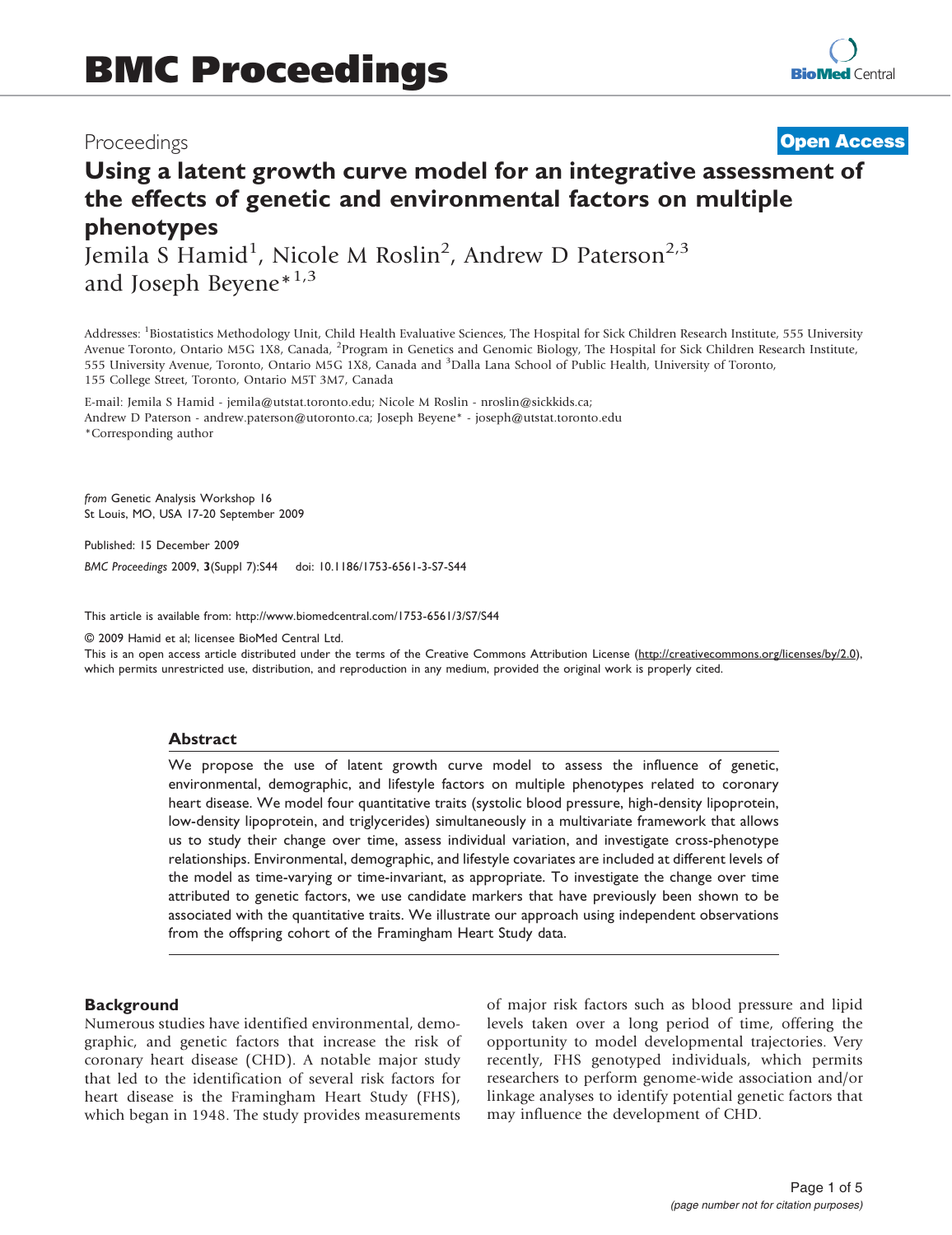<span id="page-1-0"></span>Environmental and genetic variables influencing auantitative traits related to CHD such as systolic blood pressure have been studied extensively. Methods ranging from simple regression to more complicated multilevel models have been used to model the longitudinal aspects of blood pressure and other quantitative traits of interest [[1](#page-4-0)]. However, few studies looked at more than one phenotype simultaneously, and cross-phenotype relationships are not often investigated. In this paper, we consider longitudinal measurements taken from four different phenotypes known to be associated with CHD, namely: systolic blood pressure (SBP), low-density lipoprotein (LDL), high-density lipoprotein (HDL), and triglycerides (TG). We propose the use of latent growth curve (LGC) to simultaneously model these quantitative traits in a multivariate framework that allows us to investigate cross-phenotype correlations as well as to study the effect of environmental, genetic, and other covariates on the change of these phenotypes over time.

## Methods

#### Data description

We included data from the FHS offspring cohort provided by Genetic Analysis Workshop 16 (GAW16). We restricted our analysis to independent members of the offspring cohort, which were selected as follows. Starting with the original 1538 families, the Generation 3 cohort was removed, which split the pedigrees into 3379 independent sub-pedigrees. The maximal set of independent samples was obtained, among the samples that belonged to the offspring cohort, consented to have their phenotype data used, and had genotype data, which resulted in 1488 individuals. An additional 171 samples without family data were added for a total of 1659 independent (kinship coefficient = 0) individuals. Among them, 221 individuals had one or more element of missing genotype information and were excluded. We considered time-varying covariates: smoking, hypertension, and cholesterol treatments. Other variables related to CHD including age, sex, body mass index (BMI), and diabetes status were included in the analysis as timeinvariant covariates. Selected markers that have been previously identified to be linked and/or associated with the traits are included in the model to account for genetic contribution. The authors have adhered to the data use agreement for FHS data and this agreement has been reviewed and approved by the Research Ethics Board at the Research Institute, The Hospital for Sick Children, Toronto, Canada.

### Marker selection

For the lipid traits, eight markers were selected from genes or gene regions that showed evidence for association with lipoprotein or lipid concentrations and were confirmed in a meta-analysis [\[2\]](#page-4-0). Two of these eight markers were not present in either the 500 k or 50 k marker sets, and were also not in strong linkage disequilibrium with any marker. Marker rs11591147 (chromosome 1, in PCSK9) was replaced with rs11206510. Marker rs4420638 (chromosome 19, in the APOE-C1-C4-C2 gene cluster), which showed a weaker association in Willer et al. [[3](#page-4-0)], was replaced with rs10402771. Similarly, rs1800775 was replaced with rs1150802. No genome-wide study has shown evidence of significant association with either blood pressure or hypertension. However, we include two markers with the smallest  $p$ -values from a genotypic test in the Wellcome Trust Case-Control Study [[4](#page-4-0)]. Information about the markers is provided in Table 1.

## LGC model

LGC modelling is used to study the effect of genetic and environmental factors on the change of SBP, HDL, LDL, and TG over time. One of the strengths of LGC modelling is that it allows us to study multiple outcomes over time in a multivariate framework, which is particularly useful in investigating the change in the levels of phenotypes simultaneously and assessing crossphenotype relationships.

Suppose  $\gamma_{pit}$  is a measurement taken from individual *i* in pedigree p at exam t, where  $i = 1, 2, ..., n_p, p = 1, 2, ..., k$ ,

| Table 1: Selected markers known to be associated with cardiovascular-related traits |  |  |  |
|-------------------------------------------------------------------------------------|--|--|--|
|-------------------------------------------------------------------------------------|--|--|--|

| <b>Marker</b> | Chromosome | Position (bp) | Nearest gene              | <b>Associated trait</b> |  |
|---------------|------------|---------------|---------------------------|-------------------------|--|
| rs11206510    |            | 55,268,627    | PCSK9                     | LDL                     |  |
| rs2820037     |            | 237,503,165   | CHRM3                     | <b>SBP</b>              |  |
| rs693         |            | 21,085,700    | APOB                      | LDL, TG                 |  |
| rs328         | 8          | 19,864,004    | LPL                       | HDL, TG                 |  |
| rs3890182     | 9          | 106,687,476   | ABCA <sub>I</sub>         | <b>HDL</b>              |  |
| rs28927680    | Н          | 16.124.283    | APOA <sub>l</sub> cluster | HDL, TG                 |  |
| rs1800588     | 15         | 56,510,967    | LIPC                      | HDL                     |  |
| rs2398162     | 15         | 94.631.554    | NR <sub>2F2</sub>         | <b>SBP</b>              |  |
| rs1150802     | 16         | 55.552.737    | <b>CETP</b>               | <b>HDL</b>              |  |
| rs10402271    | 9          | 50.021.054    | APOE cluster              | LDL                     |  |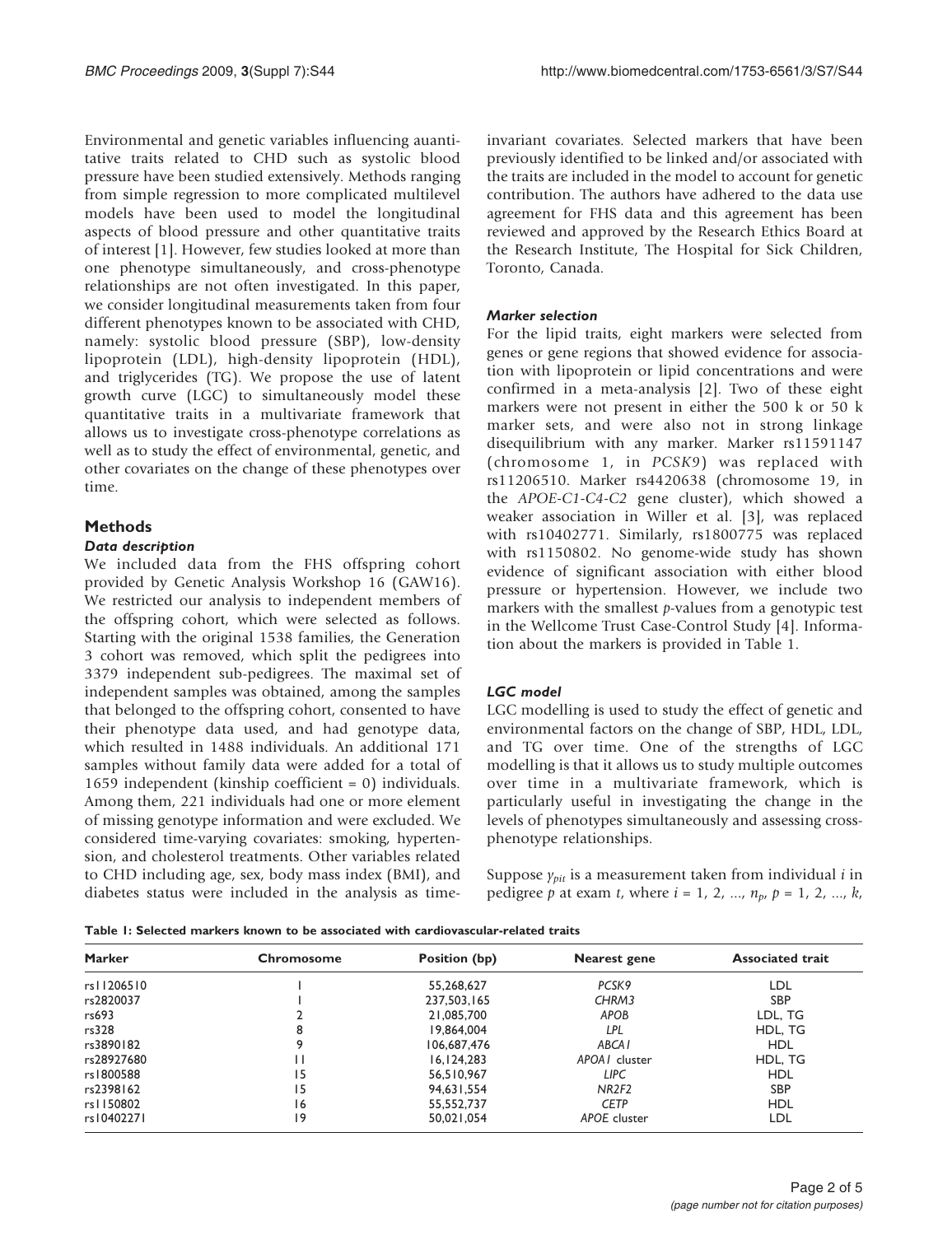<span id="page-2-0"></span> $t = 1, 2, ..., q$ , then the general growth curve model is described as,

$$
\gamma_{pit} = \alpha_{pi} + x_t \beta_{pi} + \gamma_{pt} \nu_{pit} + \zeta_{pit} \tag{1}
$$

$$
\begin{cases} \alpha_{pi} = \alpha_p + \pi_\alpha w_{pi} + \delta_\alpha \\ \beta_{pi} = \alpha_p + \pi_\beta w_{pi} + \delta_\beta \end{cases}
$$
 (2)

$$
\begin{cases} \alpha_p = \alpha + \pi_\alpha B_p + k_\alpha z_p + \varepsilon_\alpha \\ \beta_p = \beta + \pi_\beta B_p + k_\beta z_p + \varepsilon_\beta \end{cases} \tag{3}
$$

where  $\alpha_{pi}$  and  $\beta_{pi}$  are the intercept and the slope [[5](#page-4-0)]. Timevarying covariates such as  $v_{pit}$  are included in the model at individual level as in Eq. (1), whereas time-invariant covariates such as  $w_{ni}$  enter the model through the growth parameters (intercept and slope) as in Eq. (2). Covariates affecting the phenotypes at the pedigree level such as  $z_p$  are included at the family (or pedigree) level as in Eq. (3). In our case, the measurements corresponding to  $\gamma$  are SBP, HDL, LDL, and TG, and these four phenotypes are modelled simultaneously as parallel processes. Moreover, we do not have pedigree level parameters  $\alpha_p$  and  $\beta_p$  because we considered unrelated individuals. We analyzed data using Mplus statistical software [\[6\]](#page-4-0).

#### **Results**

The path diagram given in Figure 1 describes the growth curve used in modeling the longitudinal measurements of SBP, HDL, LDL, and TG. Paths with one arrow represent casual relationships, whereas those with two arrows indicate correlations between the traits involved. For simplicity, we have not included all cross-trait relationships in the diagram; however, the results are provided in Tables [2](#page-3-0) and [3](#page-3-0). Considerable amount of variation in the intercepts are explained by the timeinvariant variables sex, age, baseline BMI, and diabetes status [\(Table 2\)](#page-3-0). For SBP and HDL, 35.6% and 33.6% of the variations in the intercepts, respectively, are explained by these covariates [\(Table 2\)](#page-3-0). However, a significant amount of the variations (64.5%, p-value  $\lt$ 0.0001 and 66.4%, p-value <0.0001, for SBP and HDL, respectively) have not been accounted for. On the other hand, only a small amount of the variation in the slopes is explained by the time invariant covariates, where the largest explained variance is for LDL slopes (24.0%).



#### Figure 1

Path diagram describing growth curve modeling of longitudinal measurements of SBP, HDL, LDL, and TG taken at exams 1, 3, 5, and 7. The environmental and demographic covariates given on both sides of the path diagram represent the time invariant covariates sex, age, baseline BMI, and diabetes status. Genetic covariates represent the ten selected markers. The numbers on the lines connecting these covariates with the intercepts and slopes are percentages of explained variation and correlations. Paths with one arrow indicate causal relationships whereas those with two show correlations. The boxes contain  $t_n$  values representing time-varying covariates hypertensive and cholesterol treatments as well as number of cigarettes smoked.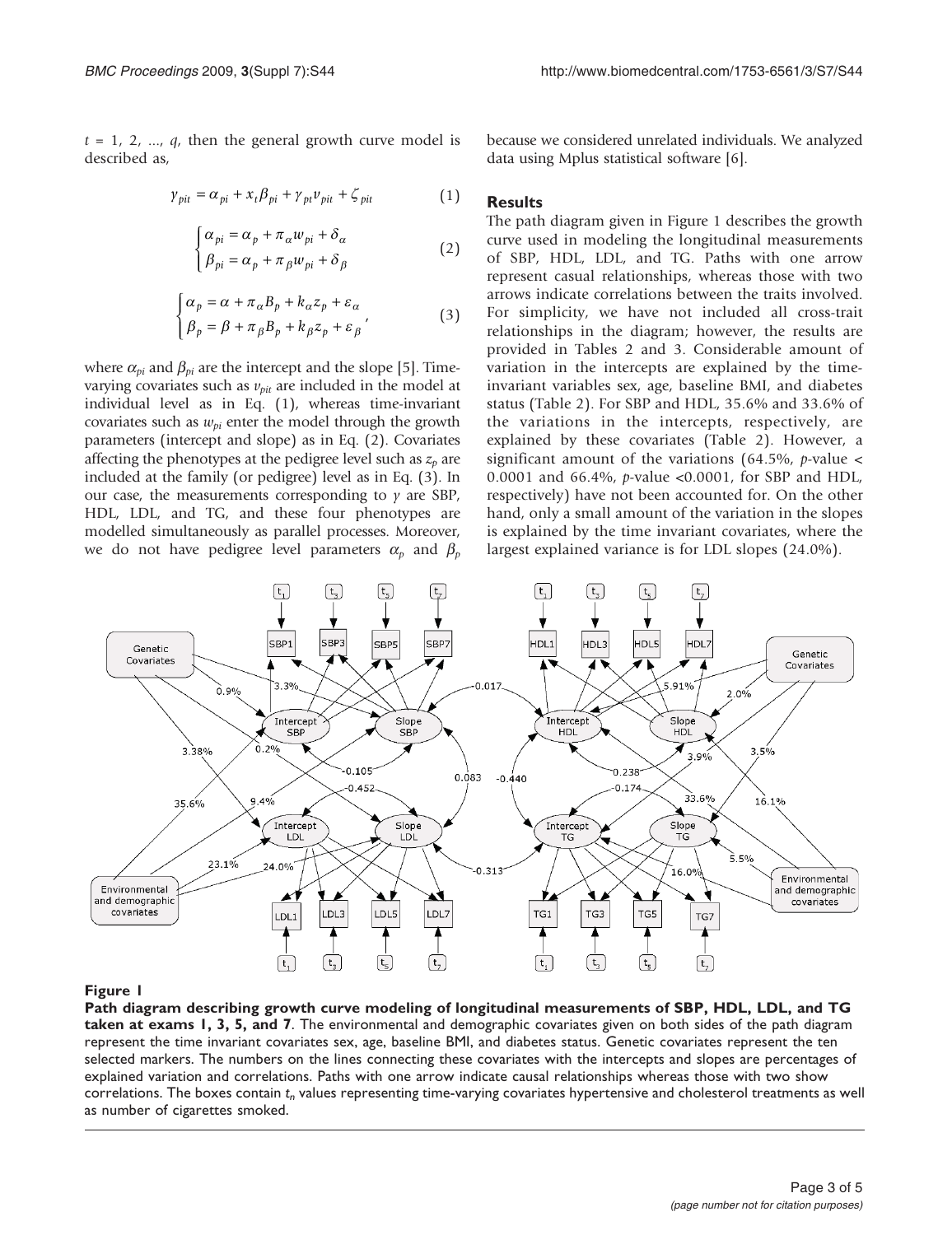|            |         |                           | % Variance explained by      |                        |                       |  |  |
|------------|---------|---------------------------|------------------------------|------------------------|-----------------------|--|--|
|            | Mean    | <b>Estimated variance</b> | <b>Environmental factors</b> | <b>Genetic factors</b> | <b>Combined model</b> |  |  |
| <b>HDL</b> |         |                           |                              |                        |                       |  |  |
| Intercept  | 52.020  | 136.926                   | 33.6                         | 3.9                    | 37.5                  |  |  |
| Slope      | 0.284   | 7.860                     | 6.1                          | 3.5                    | 19.6                  |  |  |
| LDL        |         |                           |                              |                        |                       |  |  |
| Intercept  | 125.238 | 926.508                   | 23.1                         | 3.3                    | 26.7                  |  |  |
| Slope      | 1.473   | 58.518                    | 24.0                         | 0.2                    | 24.0                  |  |  |
| TG         |         |                           |                              |                        |                       |  |  |
| Intercept  | 71.989  | 3258.821                  | 16.0                         | 18.0                   | 2.1                   |  |  |
| Slope      | 22.294  | 643.769                   | 5.5                          | 7.9                    | 2.0                   |  |  |
| <b>SBP</b> |         |                           |                              |                        |                       |  |  |
| Intercept  | 119.696 | 130.198                   | 35.6                         | 0.009                  | 36.3                  |  |  |
| Slope      | 2.601   | 18.524                    | 9.4                          | 0.028                  | 11.8                  |  |  |

<span id="page-3-0"></span>Table 2: Estimated variance for the latent variables and percentage of variation explained by the time-invariant covariates, genetic covariates, and the combined model

For the genetic factors, the results from our analysis are in agreement with previous association findings indicated in [Table 1.](#page-1-0) We found strong associations between HDL and markers rs28927680 (p-value < 0.0001), rs1800588 (p-value = 0.002), and rs1150802 (p-value < 0.0001) (through the slope). A weak association between HDL slope and marker rs328 was also observed. Markers rs693 and rs10402271 are shown to be strongly associated with the intercept of LDL (both with  $p$ -value  $\lt$ 0.0001), whereas marker rs11206510 showed a weak association ( $p$ -value = 0.026). Markers rs28927680 and rs328 are also shown to be strongly associated with the intercept and slope of TG, respectively. For blood pressure, no marker was associated with the intercept of the model; however, a strong association between marker rs1800588 and SBP slope was found ( $p$ -value = 0.001). This marker is previously liked to HDL [[2](#page-4-0)], but there has not been any study that linked the marker with SBP. It is important to note that markers rs2820037 and

rs2398162, with smallest  $p$ -values from a genotypic test (for SBP) in the Wellcome Trust Case-Control Study [[4](#page-4-0)], did not show any association in our data.

In general, a small amount of variation for all the quantitative traits is attributed to the genetic covariates, where the largest explained variation (3.9%) was for the intercept of HDL (Table 2). The variation in the latent variables explained by the combined model with both the environmental and genetic factors is shown in Table 2. It can be seen that 37.1% of the variation in the slope of HDL is explained by the model; however, a significant amount (86 out of the total 136.93,  $p$ -value < 0.0001) is left unexplained. Further analysis with more environmental and genetic factors is needed to explain this variation. Moreover, the slope and/or intercept of one or more of the phenotypes could be included as a covariate in the analysis to account for a possible casual dependence between the phenotypes. We plan to

| Table 3: Correlations explained by environmental and genetic covariates. <sup>a</sup> |  |  |  |
|---------------------------------------------------------------------------------------|--|--|--|
|                                                                                       |  |  |  |

|            | <b>HDL</b> |              | <b>LDL</b> |              | <b>TRG</b> |              | <b>SBP</b> |              |
|------------|------------|--------------|------------|--------------|------------|--------------|------------|--------------|
|            | Intercept  | <b>Slope</b> | Intercept  | <b>Slope</b> | Intercept  | <b>Slope</b> | Intercept  | <b>Slope</b> |
| <b>HDL</b> |            |              |            |              |            |              |            |              |
| Intercept  | 000.1      | 0.094        | < 0.0001   | 0.003        | < 0.0001   | 0.021        | 0.018      | 0.001        |
| Slope      | 0.142      | 1.000        | 0.483      | < 0.0001     | 0.549      | < 0.0001     | < 0.0001   | 0.058        |
| LDL        |            |              |            |              |            |              |            |              |
| Intercept  | $-0.245b$  | 0.040        | 1.000      | < 0.0001     | < 0.0001   | 0.221        | 0.961      | 0.253        |
| Slope      | 0.159      | 0.527        | $-0.285$   | 1.000        | 0.001      | 0.001        | 0.825      | 0.017        |
| TRG.       |            |              |            |              |            |              |            |              |
| Intercept  | $-0.318$   | $-0.031$     | 0.176      | $-0.179$     | 000.1      | < 0.0001     | < 0.0001   | 0.139        |
| Slope      | $-0.094$   | $-0.608$     | 0.049      | 0.204        | $-0.225$   | 1.000        | 0.569      | 0.008        |
| <b>SBP</b> |            |              |            |              |            |              |            |              |
| Intercept  | 0.101      | $-0.258$     | 0.002      | $-0.012$     | 0.156      | 0.024        | 1.000      | 0.020        |
| Slope      | $-0.163$   | 0.138        | 0.055      | 0.158        | $-0.067$   | 0.134        | $-0.163$   | 1.000        |

<sup>a</sup>Values above diagonal are the corresponding p-values.<br><sup>b</sup>Rold font indicates simificance at  $\alpha = 0.005$ 

<sup>b</sup>Bold font indicates significance at  $\alpha$  = 0.005.